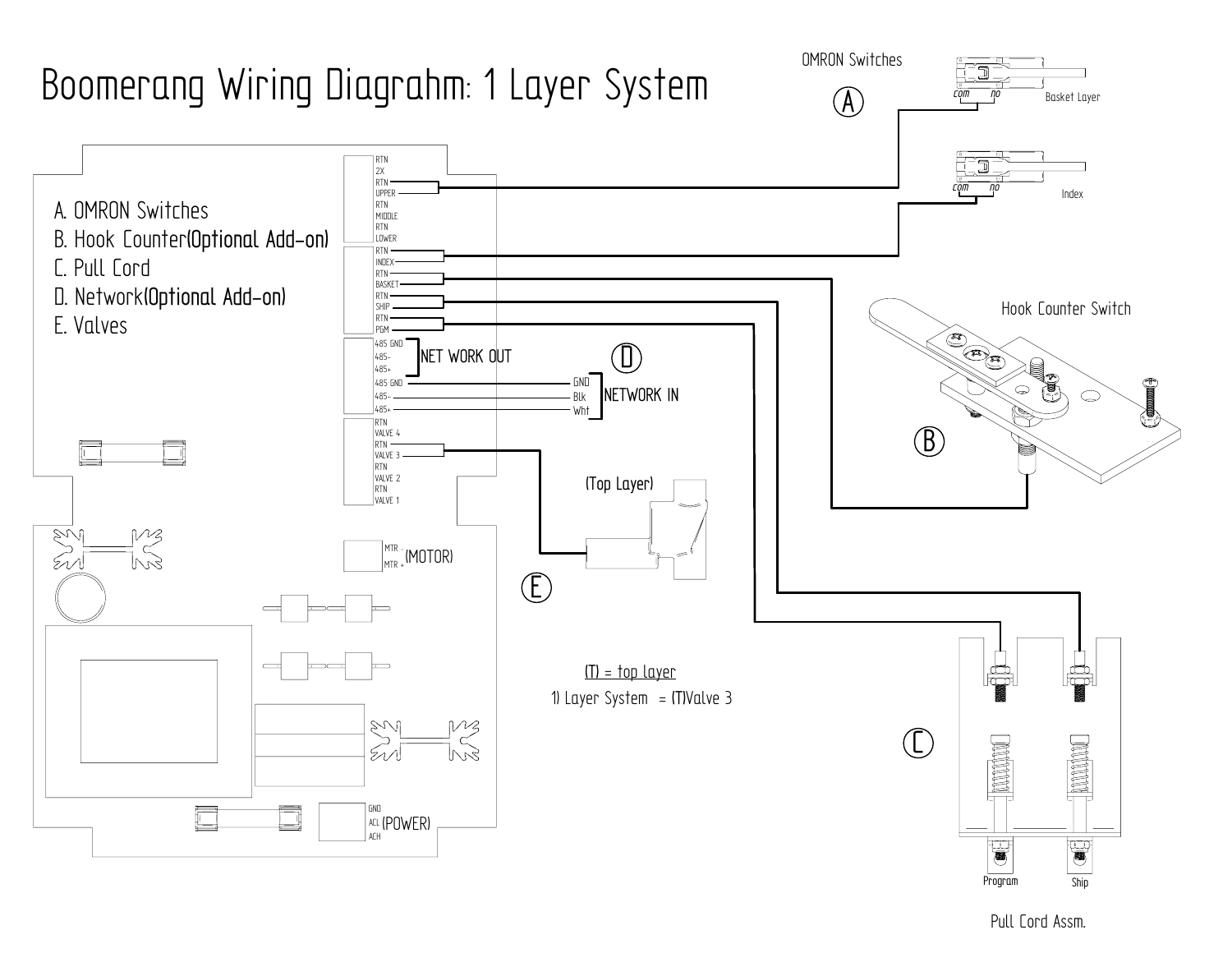

Pull Cord Assm.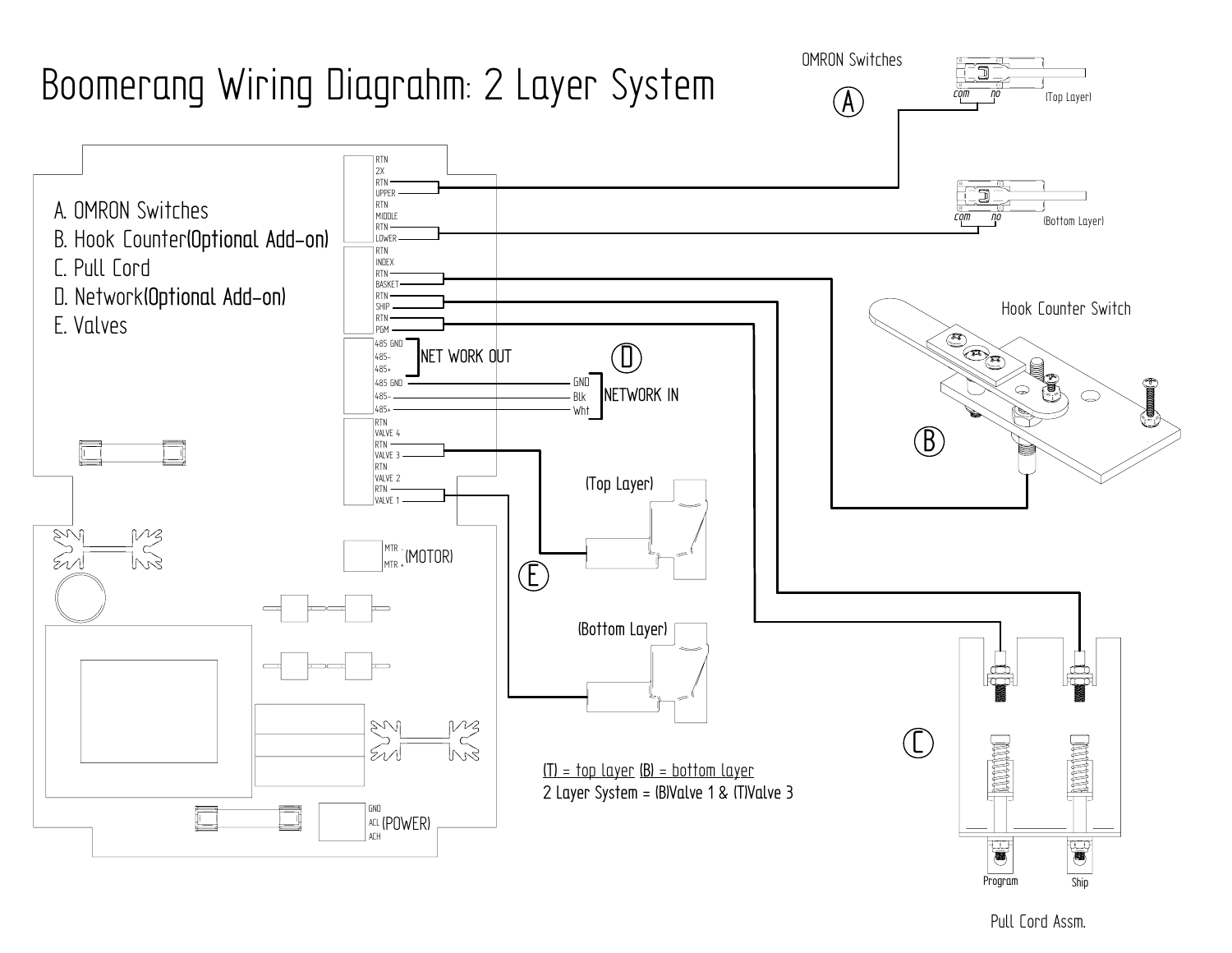